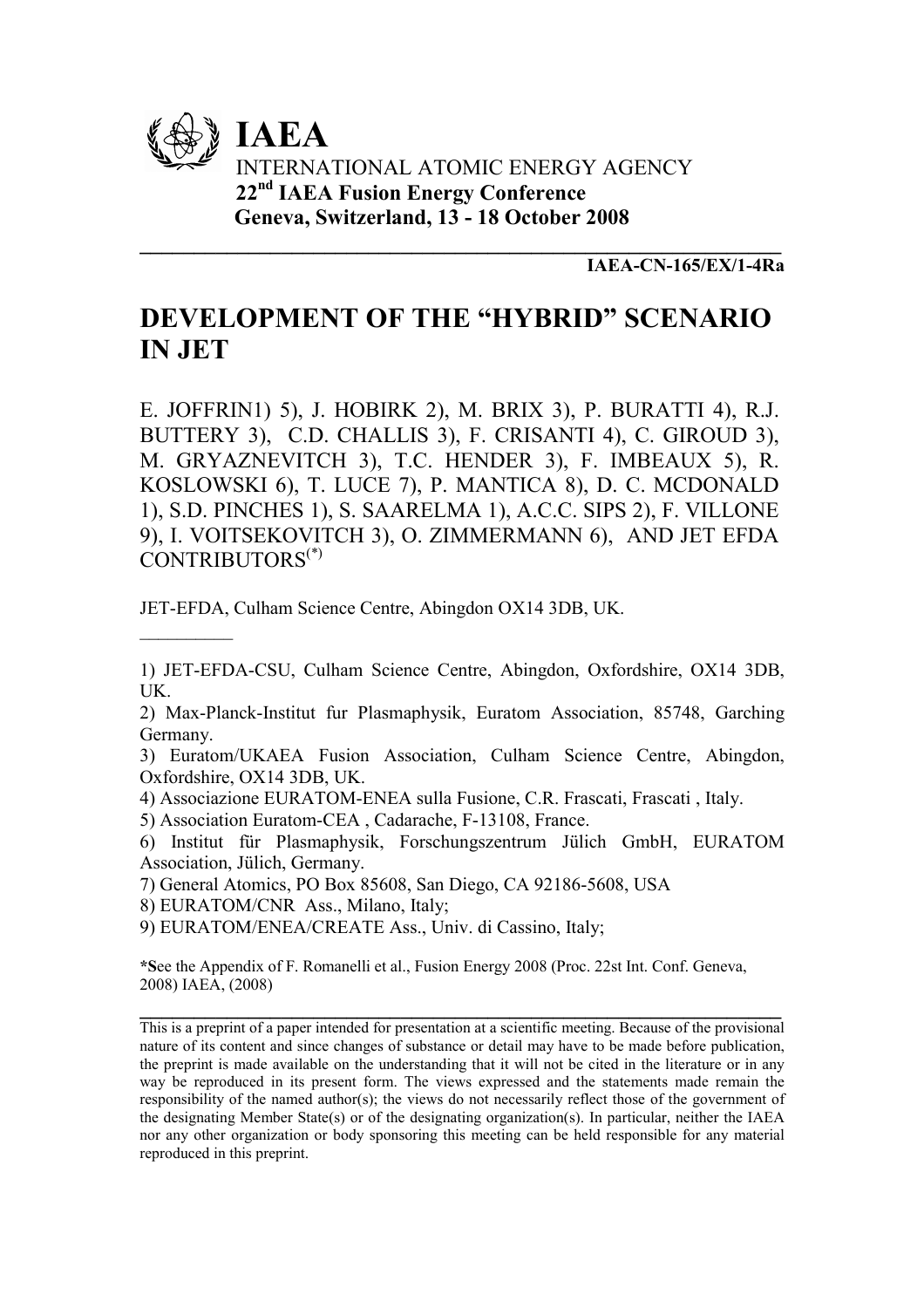## Development of the "Hybrid" scenario in JET

E. Joffrin1) 5), J. Hobirk 2), M. Brix 3), P. Buratti 4), R.J. Buttery 3), C.D. Challis 3), F. Crisanti 4), C. Giroud 3), M. Gryaznevich 3), T.C. Hender 3), F. Imbeaux 5), R. Koslowski 6), T. Luce 7), P. Mantica 8), D. C. McDonald 1), S.D. Pinches 1), S. Saarelma 1), A.C.C. Sips 2), F. Villone 9), I. Voitsekovitch 3), O. Zimmermann 6), JET-EFDA Contributors to the Work Programme\* .

1) JET-EFDA-CSU, Culham Science Centre, Abingdon, Oxfordshire, OX14 3DB, UK. 2) Max-Planck-Institut fur Plasmaphysik, Euratom Association, 85748, Garching Germany.

3) Euratom/UKAEA Fusion Association, Culham Science Centre, Abingdon, Oxfordshire, OX14 3DB, UK.

4) Associazione EURATOM-ENEA sulla Fusione, C.R. Frascati, Frascati , Italy.

5) Association Euratom-CEA , Cadarache, F-13108, France.

6) Institut für Plasmaphysik, Forschungszentrum Jülich GmbH, EURATOM Association, Jülich, Germany.

7) General Atomics, PO Box 85608, San Diego, CA 92186-5608, USA

8) EURATOM/CNR Ass., Milano, Italy;

9) EURATOM/ENEA/CREATE Ass., Univ. di Cassino, Italy;

Main author email: emmanuel.joffrin@jet.efda.org

Abstract: In the last campaigns, JET has extended the hybrid scenario with q profile close to unity in the plasma core to different  $q_{95}$  (from 5 to 2.7), larger normalised pressure ( $\beta_N$ ) up to 3.6, density up to the Greenwald density and also long duration up to 20s. In contrast to other machine the confinement improvement has not exceeded 1.2 with respect to the H98y2 scaling law. Differences in critical temperature gradient length in terms of rotational shear and magnetic shear might explain this difference. Recent experiments have transiently reached an improvement factor of H=1.4 by raising the magnetic shear in the outer half of the plasma. In addition, the stability at high  $B_N$  has been address experimentally using MHD spectroscopy using error field correction coils and indicates that hybridlike q profile are ideally stable at JET.

#### 1. Introduction

In the recent 2006-2007 campaigns, JET has made a detailed experimental exploration of the plasma scenario, now known as "the ITER hybrid scenario". In ITER, this scenario is a standard H-mode regime operated at slightly lower plasma current (13.5MA instead of 15MA), with an H factor of 1 and aiming at reaching a fusion gain factor of typically Q=5 for a duration exceeding 1000s because of the smaller demand on the ohmic coils.

The hybrid scenario has been first explored in ASDEX Upgrade [1, 2] and in DIII-D [3, 4]. In both devices, improved confinement time ranging from 1 to 1.7 with respect to the H98y2 scaling [5] have been observed, providing this scenario with a promising route to ITER long pulse operation at an even higher gain factor (up to 10). The maximisation of confinement and stability properties is the main attraction of the hybrid scenario. However, the origin of the reduced transport is not clearly identified yet, although candidates like the central magnetic shear and flow shear stabilisation are under consideration. Differences in confinement in the pedestal region have also been reported between the different devices [6].

In the first JET experiments on the "hybrid" scenario, in 2003-2004 [7], no substantial increase of confinement has been observed in comparison to the H98y2 scaling (HH≤1.2). During more recent campaigns (2006 and 2007) experiments in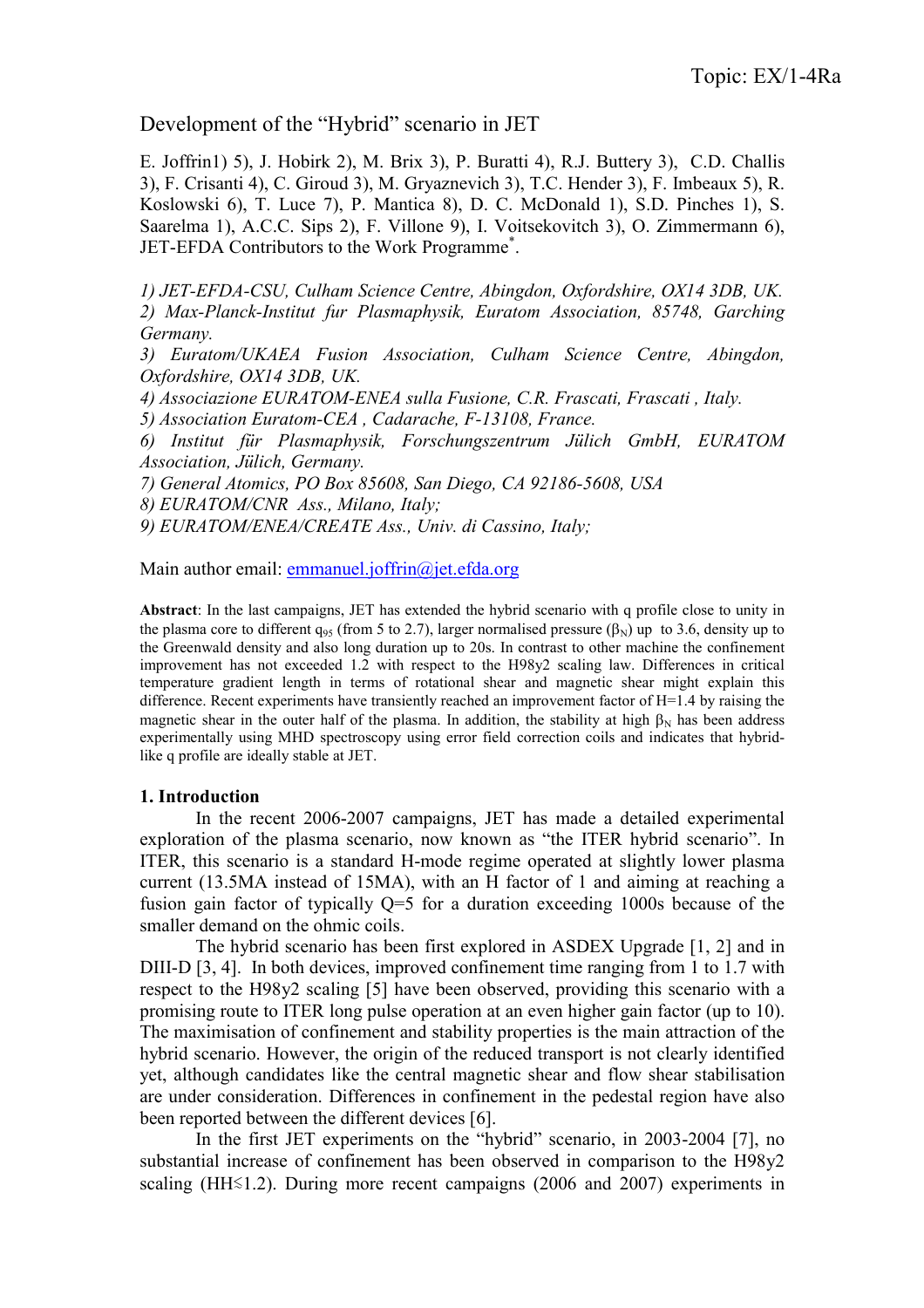JET, focused on extending the "hybrid" scenario in terms of the edge q profile range (q<sub>95</sub>), normalised pressure ( $\beta_N$ ) and density. Systematic comparisons of these discharges with its reference baseline H-mode scenario have also been carried out at same toroidal field strength (1.7T) but different plasma current Ip ranging from 1.4MA to 2MA. Again, in all these experiments, no increased confinement increase has been observed (HH≲1.1). In the more recent experiments led in 2008, different families of q profile and magnetic shear have been explored so as to increase the external magnetic shear while keeping the flat shear in the plasma core. In this process JET has produced transiently an H factor up to 1.4 suggesting that there is a possible route to improve the confinement in JET by tailoring the target q profile.

In this paper the exploration of the hybrid scenario confinement properties at JET are first presented. In a second part, the recent experimental developments on MHD stability (role of the  $3/2$  NTM and  $\beta$  limit) in JET hybrid plasma on confinement are described. In view of the scenario implementation in a future Be/tungsten wall, scenario integration work has also been carried out and led to the integration of a 20s duration pulse (more than 3 resistive time) with HH=1.1,  $\beta_N$ =2.5 strike point sweeping and active flux control.

#### 2. Confinement in hybrid discharges

During the 2003-2004 campaign [7] experiments have been limited to a given  $q_{95}$  ( $q_{95}$ =4), relatively short duration ( $\sim$ 4s not exceeding the resistive time), moderate density with respect to the Greenwald density limit (~0.5-0.6) and a total  $\beta_N$  of 2.8 (i.e. typically below the estimated no wall limit given by the product  $4xI_i$ ). Extending this parameter space in terms of  $q_{95}$ , density at higher  $\beta_N$  in a large machine like JET was an essential goal in the JET 2006-2007 programme for the development of this scenario closer to the parameters of ITER at lower normalised Larmor radius  $\rho^*$  and collisionality ν\*.

Figure 1 show the extension of the hybrid scenario achieved in 2006-07 with respect to 2003-04 data in terms of  $β_N$  and  $ρ^*$ . The mode of operation to establish the



Fig 1: Recent extension of the "hybrid" scenario in JET in  $\beta_N$  and  $\rho^*$  for  $\delta=0.2$ (circles) and  $\delta = 0.45$  (triangles).

scenario in JET is to use the plasma current ramp-up heated with 0 to 2MW of LH power to broaden the q profile before the main heating (NBI) power is applied. This scenario has been operated at high triangularity  $(\delta=0.45)$  different q<sub>95</sub> ranging from 2.7 to 5, at lower  $\rho^*$  for larger diamagnetic  $β<sub>N</sub>$  (fast<br>particle energy content energy content represent typically 30 to 40% of the total diamagnetic energy) have been achieved. However, in all this parameter space it appeared that the confinement has not shown any sign of improvement above 1.1 with respect to H98y2 scaling in contrast to what other devices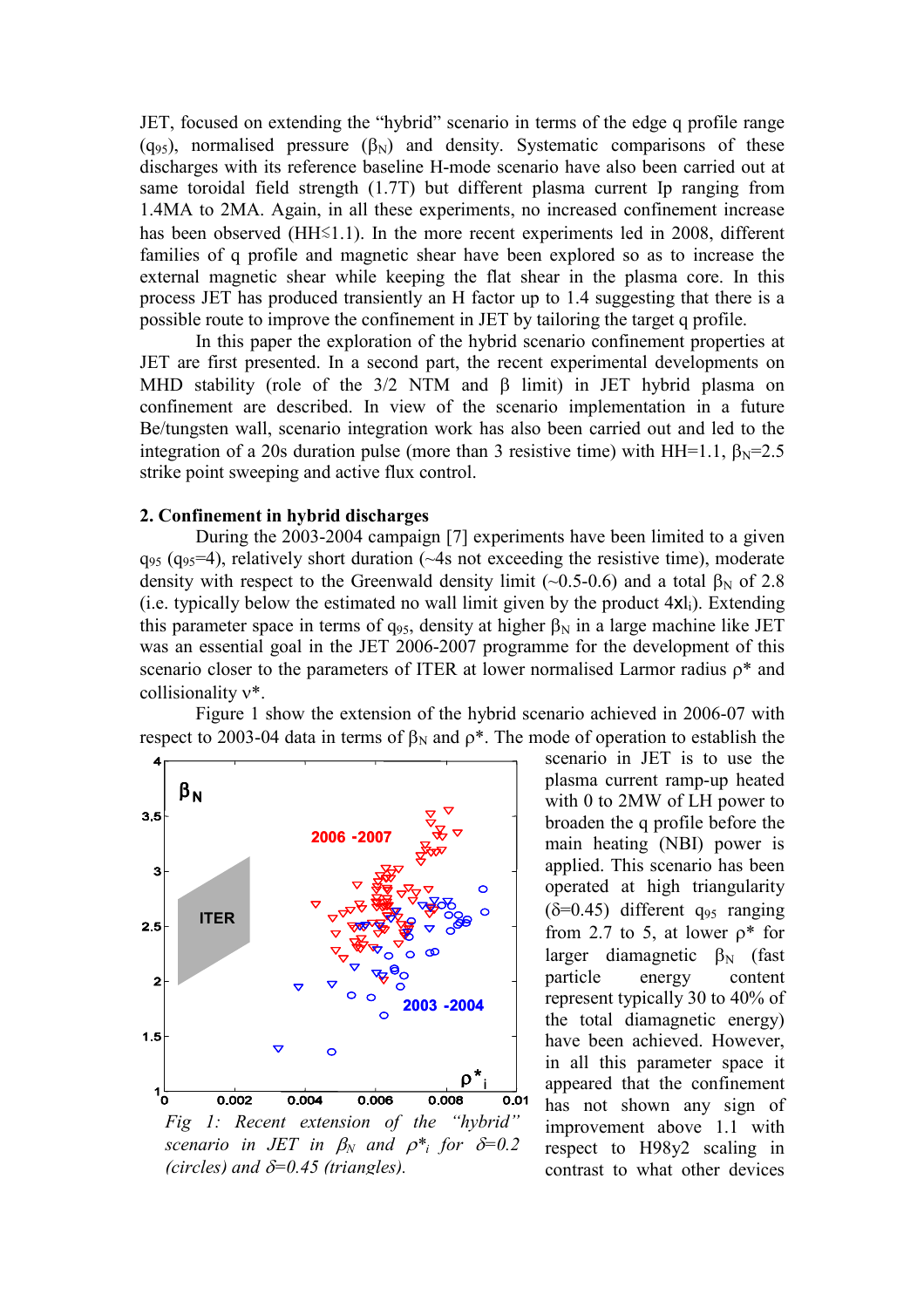have recently reported [5]. DIII-D has reported improvement factor up to 1.5 [4] and AXDEX Upgrade 1.7 [1].

For this reason, a systematic comparisons of these discharges with a reference baseline H-mode scenario at same toroidal field strength (1.7T) and different plasma current Ip ranging from 1.4MA to 2MA. This comparison has been achieved with a



Fig 2: In red, typical JET hybrid scenario. Overlaid in black: baseline comparison H-mode without initial q profile tailoring shifted in time by 15.5s. No difference is observed at 12s between the two discharges even though the hybrid is initially starting with a very different q profil (at  $5s$ ). Doted lines indicate the time of the q profiles shown on figure 3.

plasma shape at high triangularity of  $\delta = 0.45$ up to normalised pressure  $\beta_N$  of 3.0. Stationary conditions have been achieved for about one resistive time with the figure of merit for fusion gain  $(H_{89}. \beta_{N}/q_{95}^2)$  reaching up to 0.7 at  $q_{95}=2.8$  for<br>both the "hybrid" the "hybrid" scenario and its equivalent H-mode. The distinction between the two scenarios has been made operationally by applying current penetration control (using current ramp-up together with lower hybrid current drive to produce broad current profiles with low core magnetic shear and  $q_0$ close to unity) in the first case and with a

fully diffused q profile in the second. Figure 2 shows the superposition of the two scenarios at 1.7T and 2.0MA with the same input power and same plasma density. From the 4xli parameter trace itself, it is apparent that the q profiles are different when the neutral beam heating is applied  $(\sim16MW)$ . q profile reconstruction using kinetic profiles and MSE measurements and consistent with MHD markers (sawteeth and 3/2 mode activity) does confirm that the initial q profiles at the start of the heating are very different  $(q>1)$  in the case of the preformed q profile and  $q<1$  in the case of the fully diffused target) (figure 3). This difference does not lead to any marked change in thermal energy confinement between the hybrid scenario with and a reference H-mode. Furthermore, the comparison of kinetic profiles (electron and ion pressure) does not show any local difference (outside the error bars of the measurements) between the two scenarios. After 6s of the main heating pulse (i.e. after about one resistive time) the q profiles of both scenarios look almost identical. From this comparison, it appears that the modifications operated on the q profile in the current ramp-up (weak magnetic shear in the plasma core within  $r/a \sim 0.4$ ) may not be relevant in changing the transport in the plasma core. The results of this comparison is also consistent with the analysis made on 2003 data [7] showing that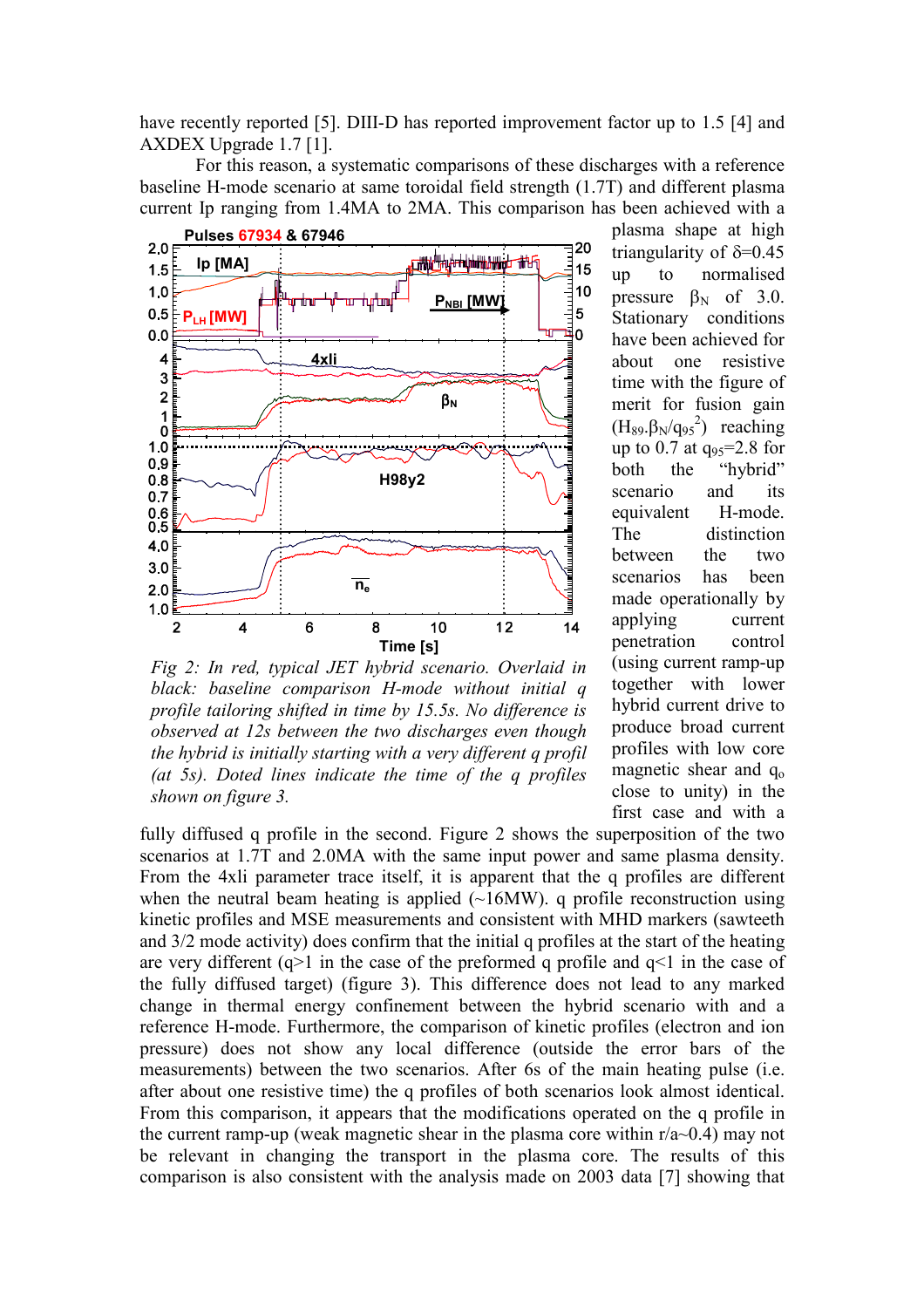the normalised critical temperature gradient length in hybrid discharges does not differ from that of the standard baseline scenario.



Fig 3: Comparison of the q profiles of the hybrid and baseline scenarios. After 7s of heating (dashed), the q profiles are identical within the error bars of the reconstruction.

 The confinement increase in hybrid scenario may originate from different sources. In DIII-D, it has been reported that varying the NBI torque using co- and balanced neutral beam injection could change the ExB flow shear and lead to an increase of the heat transport and as a result a drop of confinement from HH=1.5 to 1.0 [8]. In ASDEX upgrade [9], the change in magnetic shear at mid-radius (producing a higher s/q and modifying the threshold of ITG modes) is put forward as a possible candidate to explain the observed improved confinement.

JET generally operates with a lower normalised toroidal rotation  $(V\varphi/R)$  than

the other devices. Typically this parameter is not greater than  $0.610^{5} s^{-1}$  in JET, whereas DIII-D and ASDEX Upgrade are operating the hybrid scenario with  $V\varphi/R$  of the order of  $\sim$ 210<sup>5</sup>s<sup>-1</sup> and 1.510<sup>5</sup>s<sup>-1</sup> respectively. It is also interesting to note that V $\varphi/R$ at JET is of the same order as the value achieved in DIII-D with balanced beam injection where  $HH<sub>1</sub>$ . This suggests that the ExB flow shear in co-injection might be larger in these machines than it is in JET. This is consistent with a recent experimental study supported by gyro-kinetic computation with GS2 in JET [10] that indicates that the toroidal rotation and its shear could increase significantly the normalised temperature gradient length  $R/L_{Ti}$  and therefore could lead to an increase of the overall confinement. Identity experiments with the other devices could help in solving this issue and provide the necessary extrapolation to ITER.

Except for specific experiments such as those with ripple [11], it is not possible in JET to separate experimentally torque and heating flux since the neutral beam are all in the co-direction. On the other hand the current profile can be significantly modified to investigate more radical change of the q profile than in previous experimental campaign and test the impact of the s/q parameter on confinement. The critical temperature gradient length has been predicted to increase as s/q increase for positive magnetic shear s [12]. In the 2008 campaign, experiments have explored strong variation of the q profile produced using strong current ramp down (0.6MA/s) after an initial current ramp up (from 0.3 to 0.5MA/s). This has the effect to reduce the inductive flux in the outer half of the plasma  $(r/a>0.5)$  and results in a sharp steepening of the magnetic shear in this region.

The initial experiments have been executed at low triangularity ( $\delta$ =0.2) and at current from 1.4 to 1.7MA. The beam power (15 to 20MW) is applied right at the end of the current ramp down in an attempt to freeze the preformed current profile. This experiment has shown some success in reaching transiently an H-factor just above 1.4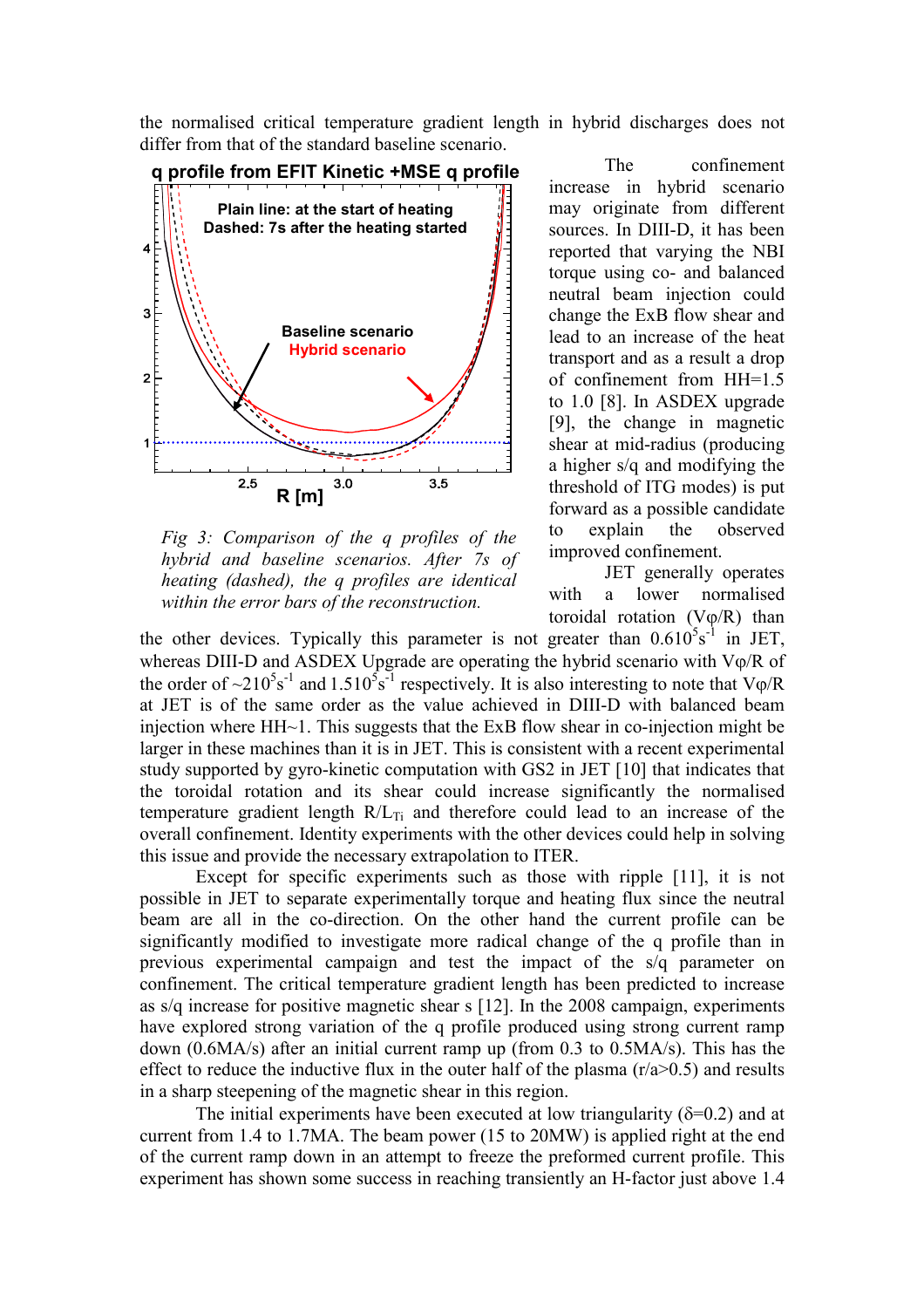for about 2s and suggests that modifying the s/q parameter at the plasma edge might play a role in the production of higher confinement. According to EFIT reconstruction with Motional Stark effect diagnostic s/q is indeed increased by up to 30% at  $r/a=0.75$ for the same plasma rotation and Te/Ti. However the change in magnetic shear also leads to a change in tearing stability. This has to be taken into account in the analysis. At this stage, it is also not clear whether the pedestal confinement is affected. Experiments are planned in the near future to extend this high confinement phase for durations exceeding several resistive time.

## 3. Stability of JET scenario with q profile close to 1

As in ASDEX-Upgrade [9], the JET scenario with preformed q profile exhibits better confinement with prominent 1/1 fishbone activity than when 3/2 or 4/3 neoclassical tearing modes (NTMs) are present without sawtooth activity. The 3/2 island is thought to play a particular role in the current evolution of the hybrid scenario in DIII-D [13]. At the same time, since NTMs are pressure driven modes, the access to high normalised pressure requires the optimisation of the q profile in order to avoid the sawtooth crash on q=1 inducing a seed island on the mode rational surface. To investigate the effect of the target q profile on the stability of the hybrid scenario a scan of the LH power has been carried out. Varying the LH-power in preheat has the effect to modify the poloidal flux diffusion in the current ramp-up before  $t=4.0$ s when the main heating (NBI power) is applied. This is confirmed by EFIT q profile reconstruction using MSE measurements. In this way, the optimum target q profile can be determined. The LH power was varied from 0 to 1.2MW in the prelude phase keeping the same current ramp-up (0.25MA/s). Discharges with an LH-power below 0.5MW do not show any significant 3/2 mode but sometimes intermittent sawteeth accompanied with fishbones n=1 activity. On the other hand discharges with LH-



Figure 4: Confinement degradation caused by 3/2 and 4/3 islands. The horizontal lines are showing the typical confinement level arising from the presence of a 3/2 island of 10, 13 and 15cm located at 3.45m as calculated using the formula from reference [14].

power above 0.5MW show strong 3/2 activity and a degraded confinement by typically 15% on average, but no sawtooth activity.

These data are summarised in figure 4 showing the confinement degradation related to the presence of the 3/2 mode. This result first suggests that higher values of  $\beta_N$  can be reached when the q profile is just touching the q=1 surface. It also indicates that the 3/2 NTM is triggered when the stability parameter ∆' becomes positive in the q profile formation phase with LH. This is also consistent with the latest ASDEX Upgrade results [9] showing

the difference in confinement between the late heating timing (with fishbone activity) and the early timing (with  $m=3$  n=2 MHD activity). Secondly, this study helps in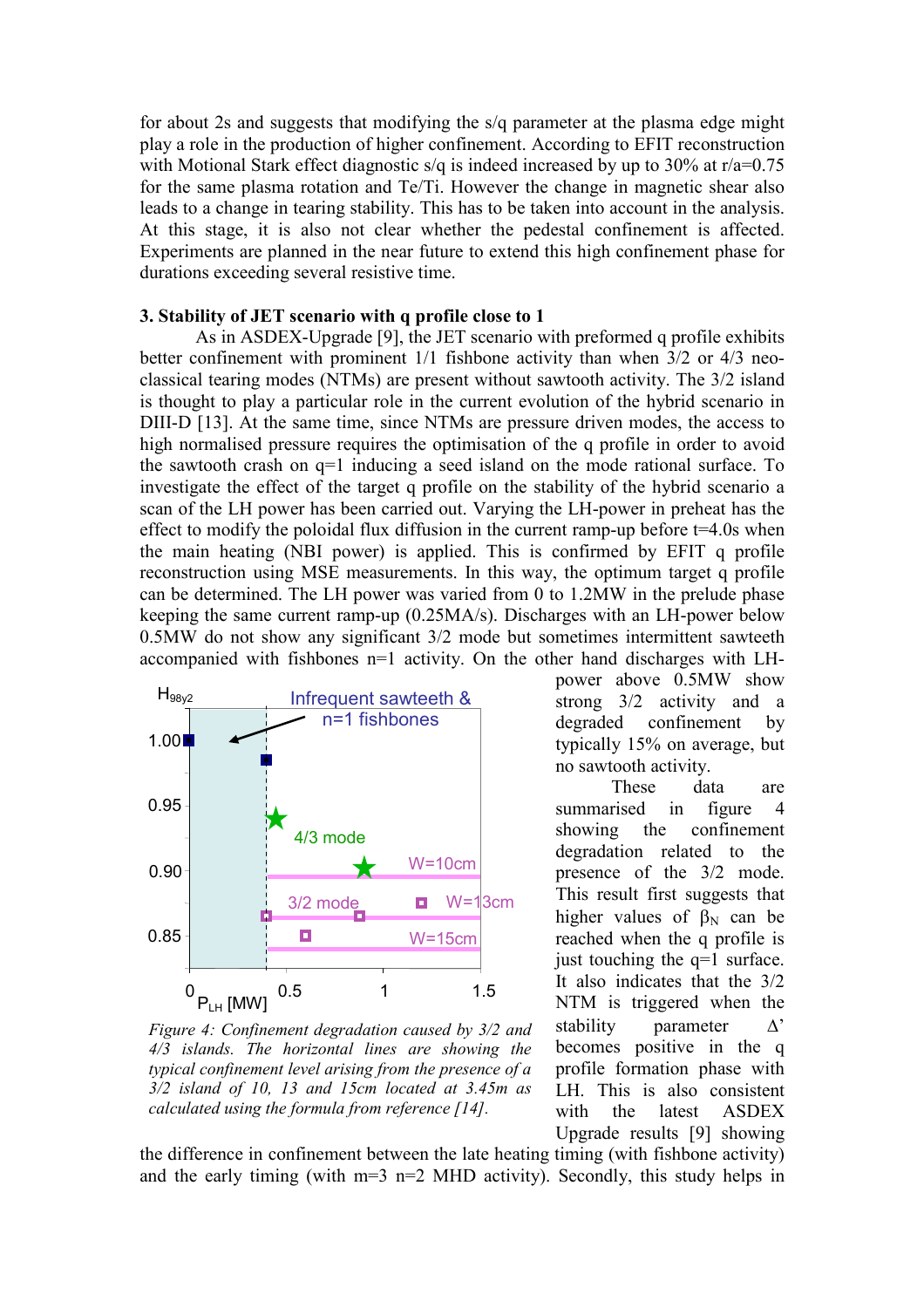quantifying the effect of the presence of a 3/2 mode on confinement. Applying the confinement degradation expected for an island located at 3.45m [14], the island size produced in this discharges are of the order of 10 to 15cm which is consistent with the MHD measurement of the island size using magnetic pick-up-coils.

In addition, dedicated experiments with preformed target q profile above unity and toroidal field strength of  $B_T=1.5T$  have extended the scenario operations at higher total normalised pressure (up to  $\beta_N = 3.6$ ). This value is also well above the estimated no-wall ideal limit of 4xli. This high normalised pressure is not limited by the onset of 2/1 NTM mode as this was reported in other experiments [15]. In the high power phase these discharges are showing a small amplitude 3/2 mode activity but no sawteeth indicating that the q minimum of the q profile in the core is below 1.5 and above 1.

The proximity to the no-wall limit has been diagnosed in these plasmas using the Resonant Field Amplification (RFA) [16] of an externally applied helical magnetic field. It has been suggested that this technique might be used as an indication of the no-wall beta limit and it has been recently applied in particular to the JET advanced tokamak scenario [17]. Figure 5 shows the plasma response of the radial magnetic field to an applied perturbation with the JET Error Field correction



Figure 5: MHD spectroscopy applied to the scenario with  $q\geq 1$  reaching  $\beta_N=3.6$ . Resonant field amplification is observed at around 29s at the minimum of the ratio: RFA amplitude /  $\beta_N$ .

Coil (EFCC) coils in AC mode with a probing frequency of 20Hz. At about 28-29s this response increases and looks consistent with  $\beta_N$  exceeding the estimated ideal limit of 4li. The difference in β between the measured RFA limit and the calculated no-wall limit for a global pressure-driven kink mode also depends on the details of the q and pressure profiles, plasma shape and other parameters. Modelling the effect of resonant field amplification due to the response of low-n MHD modes for different type of q profiles using the MARS-F code has shown that the RFA onset of this signal is systematically lower than the predicted nowall β limit by ideal MHD theory [18]. From this it would appear that the no-wall limit with hybrid-like q profile in JET in highly shaped plasmas

is actually higher than the 2.8 estimated by the 4xli limit consistent with the achieved  $\beta_N$  in this discharge.

It should be noted that in this type of discharges, the high level of fast particle energy content (30 to 40%) in JET could be suspected to play a role in the experimental determination of the no-wall limit. However, calculation with the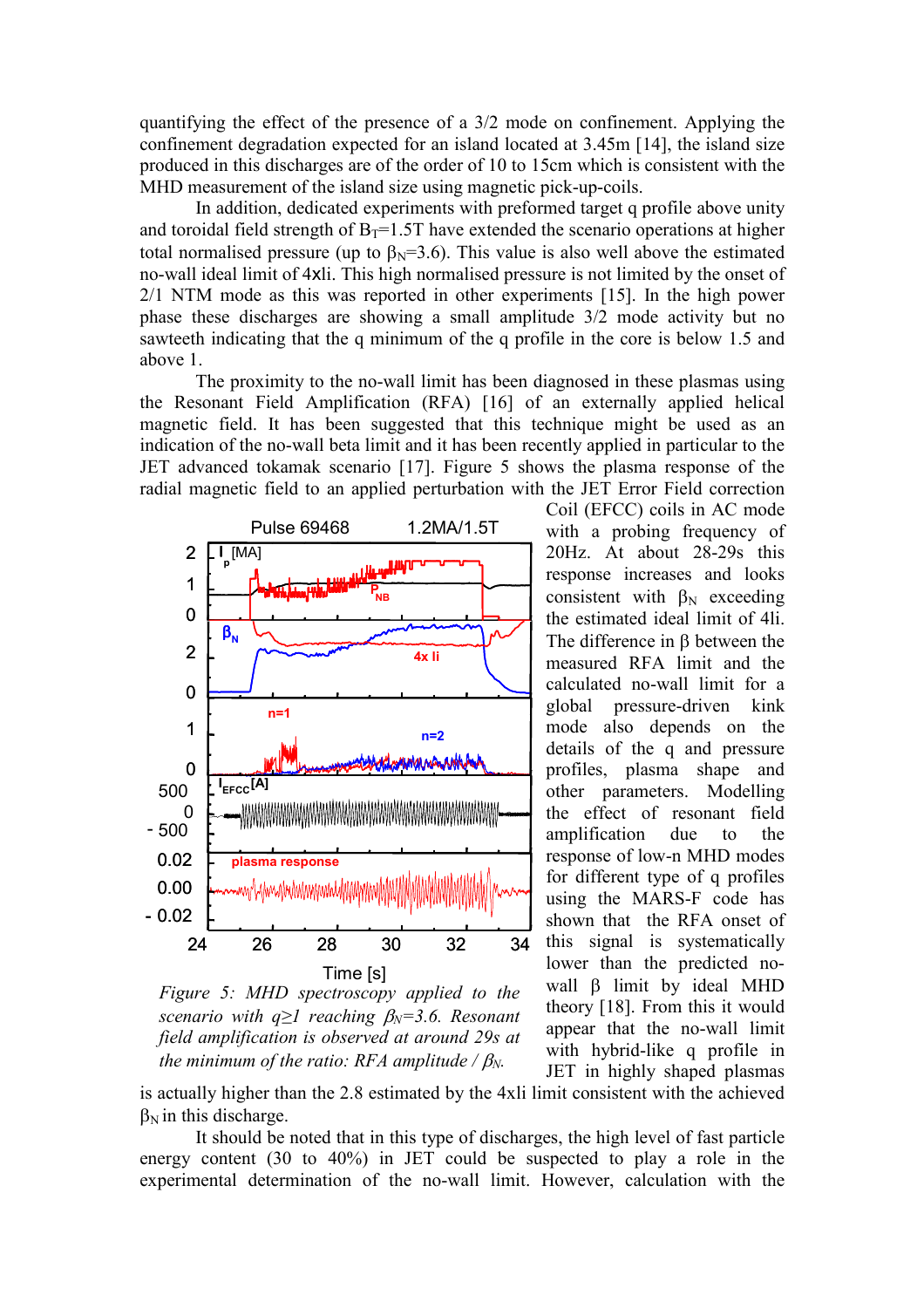HAGIS code for the external kink mode indicates that the fast ions have small impact on the prediction of the no-wall limit.

### 4. Scenario integration applied to hybrid.

One important objective in establishing an integrated advanced reference scenario for ITER is to demonstrate that the combination of non-inductive current used can preserve the initial (optimised) q profile for duration exceeding several resistive time. Using the optimised target q profile (i.e. without significant 3/2 NTM activity), the scenario has been maintained for  $20s \sim 3$  resistive times), using active boundary flux control and strike point sweeping for power spreading onto the divertor targets.

Figure 6 illustrates the 20s long scenario with  $q<sup>-1</sup>$  achieved in JET. This discharge is operated at a plasma current of Ip=1.3MA and a toroidal field  $B_T=1.5T$ with a high triangularity ( $\sim$ 0.4) ITER-like magnetic configuration and  $q_{95}=3.5$ . The current ramp-up is pre-heated by Lower Hybrid Current Drive (LHCD) up to a level of 1.2MW as explained in a previous section. Neutral Beam Injection is injected at the time the current plateau is reached for duration of 20s at a level of about 10MW. Because of power supply hardware limitations it is not possible to use all beams at the same time for more than 10s. Therefore, in this experiment, the 14 beams available were divided into two groups of 7 beams, each covering 10s of the pulse. With this set up a record of 186MJ of NBI energy has been injected in the plasma. As a consequence, beam diagnostics such as charge exchange spectroscopy (for ion temperature and rotation measurements) and MSE (for the q profile) are only covering

respectively the second and first 10s of the pulse.

The pulse shown in figure 6 reaches a normalised pressure  $β_N$  of 2.5 for almost 20s. The resistive time is of the order of 5.5s. This discharge therefore lasts for more than three resistive times. It is operated at 70% of the Greenwald density, an ion temperature of 4keV and electron temperature of 3.5keV with type I ELMs. There are some signs of infrequent sawtooth crashes in the plasma core with an inversion radius of 20 to 25cm and preceded by long n=1 precursors lasting up to 0.5s indicating that the q profile is close to unity. There is no sign of 3/2 MHD activity. This pulse has a thermal H factor of 1.1 with respect to the ITER scaling H98y2 [7],



Figure 6: Typical 20s pulse with boundary flux control and strike sweeping. The control window is indicated by the shaded area. Note that the plasma current increases slightly during the flux control window indicating that

making a fusion merit factor  $G=H_{89}.\beta_N/q_{95}^2$  above 0.4. The discharge stays below the estimated ideal wall limit (4li~3).